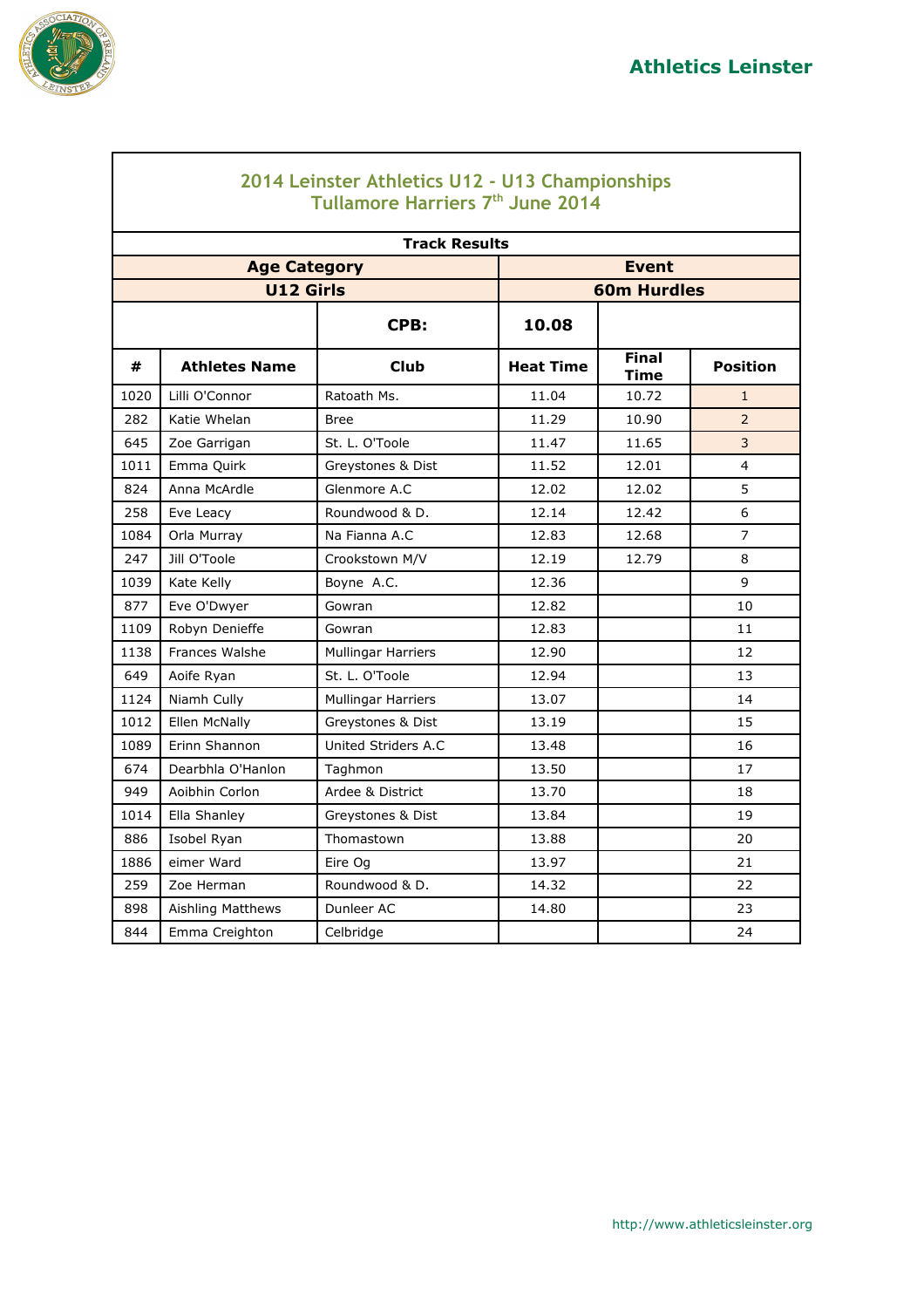

| <b>Age Category</b> |                          | <b>Event</b>              |                  |                   |                 |
|---------------------|--------------------------|---------------------------|------------------|-------------------|-----------------|
|                     | <b>U12 Girls</b>         |                           |                  | <b>60m Sprint</b> |                 |
|                     |                          | CPB:                      | 8.06             |                   |                 |
| #                   | <b>Athletes Name</b>     | <b>Club</b>               | <b>Heat Time</b> | <b>Final Time</b> | <b>Position</b> |
| 233                 | Sabia Doyle              | Menapians                 | 8.61             | 8.53              | $\mathbf{1}$    |
| 282                 | Katie Whelan             | <b>Bree</b>               | 8.50             | 8.53              | $\mathbf{1}$    |
| 649                 | Aoife Ryan               | St. L. O'Toole            | 8.73             | 8.71              | 3               |
| 1140                | Katelyn Farrelly         | <b>Tullamore Harriers</b> | 8.79             | 8.78              | $\overline{4}$  |
| 1020                | Lili O Connor            | Ratoath Ms.               | 8.71             | 8.81              | 5               |
| 857                 | Florence Adebambo        | Le Cheile                 | 8.92             | 8.86              | 6               |
| 1070                | Patricia Jumbo-Gula      | St. Gerard's A.C          | 8.76             | 8.87              | $\overline{7}$  |
| 247                 | Jill O'Toole             | Crookstown M/V            | 9.00             | 8.88              | 8               |
| 825                 | Ciara Carolan            | Glenmore A.C              | 8.83             |                   | 9               |
| 679                 | Sophie Mullally          | St Josephs                | 8.84             |                   | 10              |
| 676                 | Marie C O'Dwyer          | St Josephs                | 8.98             |                   | 11              |
| 1011                | Emma Quirk               | Greystones & Dist         | 9.06             |                   | 12              |
| 639                 | Ciara Moore              | St. L. O'Toole            | 9.14             |                   | 13              |
| 1134                | <b>Terry Molloy</b>      | Mullingar Harriers        | 9.15             |                   | 14              |
| 871                 | Rebecca Travers          | St. Coca's                | 9.21             |                   | 15              |
| 1022                | Emma O Connell           | Ratoath Ms.               | 9.24             |                   | 16              |
| 1124                | Niamh Cully              | <b>Mullingar Harriers</b> | 9.32             |                   | 17              |
| 854                 | Eabha Cahill             | Le Cheile                 | 9.35             |                   | 18              |
| 952                 | Katie Burke              | <b>Tullamore Harriers</b> | 9.39             |                   | 19              |
| 201                 | Aisling McHugh           | Naas AC                   | 9.40             |                   | 20              |
| 1138                | Frances Walshe           | <b>Mullingar Harriers</b> | 9.46             |                   | 21              |
| 678                 | Kate Lyng                | St Josephs                | 9.63             |                   | 22              |
| 670                 | Ella English             | Adamstown AC              | 9.64             |                   | 23              |
| 300                 | Kerrie O' Donohoe        | Newbridge                 | 9.65             |                   | 24              |
| 680                 | Aine McDonald            | St Josephs                | 9.73             |                   | 25              |
| 675                 | Kelsey Kehoe             | St Josephs                | 9.78             |                   | 26              |
| 1162                | Ciara O'Connor           | Enniscorthy               | 9.78             |                   | 27              |
| 673                 | Kaci Blanch              | Taghmon                   | 9.83             |                   | 28              |
| 682                 | Naoimh O Connor          | St Josephs                | 9.87             |                   | 29              |
| 248                 | Ella Flemming            | Crookstown M/V            | 9.88             |                   | 30              |
| 1117                | Rachel McKeough          | Naas AC                   | 9.92             |                   | 31              |
| 213                 | Ruth Connolly            | Naas AC                   | 9.93             |                   | 32              |
| 842                 | Precious Ezeugo-Klucenko | Celbridge                 | 9.99             |                   | 33              |
| 1139                | Cara Martin              | <b>Tullamore Harriers</b> | 10.07            |                   | 34              |
| 677                 | Katie Bookle             | St Josephs                | 10.09            |                   | 35              |
| 949                 | Aoibhin Corlon           | Ardee & District          | 10.14            |                   | 36              |
| 1014                | Ella Shanley             | Greystones & Dist         | 10.31            |                   | 37              |
| 658                 | Aine O'Sullivan          | Cushinstown               | 10.34            |                   | 38              |
| 635                 | Megan Donagher           | St Michaels AC            | 10.51            |                   | 39              |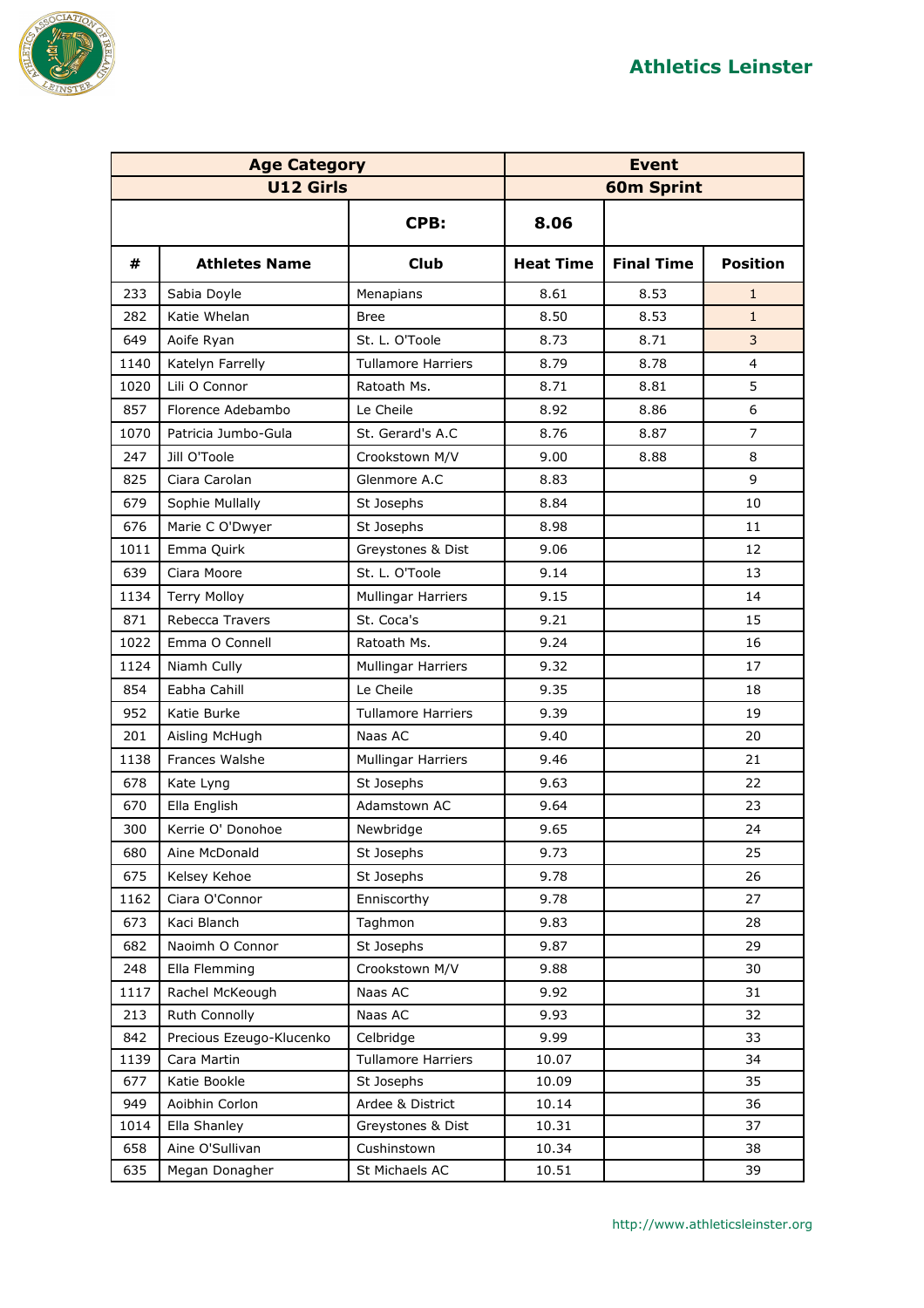

| <b>Age Category</b> |                         |                           | <b>Event</b>     |                   |                 |
|---------------------|-------------------------|---------------------------|------------------|-------------------|-----------------|
|                     | <b>U12 Girls</b>        |                           |                  | 600m              |                 |
|                     |                         | CPB:                      | 1.42.59          |                   |                 |
| #                   | <b>Athletes Name</b>    | <b>Club</b>               | <b>Heat Time</b> | <b>Final Time</b> | <b>Position</b> |
| 885                 | Aine Kirwan             | Thomastown                | 1:52.61          | 1:46.73           | $\mathbf{1}$    |
| 1123                | Bea Drummon             | <b>Mullingar Harriers</b> | 1:53.09          | 1:48.74           | $\overline{2}$  |
| 639                 | Ciara Moore             | St. L. O'Toole            | 1:53.49          | 1:51.32           | $\mathsf{3}$    |
| 872                 | Orla Reidy              | St. Coca's                | 1:54.95          | 1:52.46           | 4               |
| 1025                | Neasa Reilly            | <b>Blackrock AC</b>       | 1:54.51          | 1:52.47           | 5               |
| 228                 | Danika Gilshinan        | Menapians                 | 1:56.05          | 1:56.20           | 6               |
| 824                 | Anna McArdle            | Glenmore A.C              | 1:55.45          | 1:56.74           | $\overline{7}$  |
| 678                 | Kate Lyng               | St Josephs                | 1:57.17          | 1:58.27           | 8               |
| 951                 | Hannah Larcon           | <b>Tullamore Harriers</b> | 1:58.77          | 2:01.12           | 9               |
| 1028                | Aoife O'Brien           | <b>Blackrock AC</b>       | 2:01.29          | 2:02.54           | 10              |
| 623                 | Aisling Kelly           | Taghmon                   | 1:55.35          | 2:05.28           | 11              |
| 877                 | Eve O'Dwyer             | Gowran                    | 1:57.49          | 2:05.96           | 12              |
| 676                 | Marie C O'Dwyer         | St Josephs                | 2:01.33          |                   | 13              |
| 875                 | Ailbhe Quinn            | Portlaoise AC             | 2:02.29          |                   | 14              |
| 857                 | Florence Adebambo       | Le Cheile                 | 2:02.38          |                   | 15              |
| 680                 | Aine McDonald           | St Josephs                | 2:03.35          |                   | 16              |
| 1013                | Erin Howard             | Greystones & Dist         | 2:03.98          |                   | 17              |
| 645                 | Zoe Garrigan            | St. L. O'Toole            | 2:06.41          |                   | 18              |
| 1064                | Ava O'Connor            | Emo Rath                  | 2:06.91          |                   | 19              |
| 266                 | Laura Ivors             | Craanford Harriers AC     | 2:07.23          |                   | 20              |
| 867                 | Anna Dunlea             | Eire Og                   | 2:07.98          |                   | 21              |
| 952                 | Katie Burke             | <b>Tullamore Harriers</b> | 2:08.17          |                   | 22              |
| 950                 | Laura Conneely          | <b>Tullamore Harriers</b> | 2:08.76          |                   | 23              |
| 241                 | Clodagh Monahan         | St. Senans                | 2:08.93          |                   | 24              |
| 677                 | Katie Bookle            | St Josephs                | 2:09.72          |                   | 25              |
| 854                 | Eabha Cahill            | Le Cheile                 | 2:09.77          |                   | 26              |
| 1138                | Frances Walshe          | <b>Mullingar Harriers</b> | 2:10.41          |                   | 27              |
| 248                 | Ella Flemming           | Crookstown M/V            | 2:11.20          |                   | 28              |
| 1014                | Ella Shanley            | Greystones & Dist         | 2:12.22          |                   | 29              |
| 1000                | Ella Copeland           | Celbridge                 | 2:12.45          |                   | 30              |
| 656                 | <b>Blathnaid Murphy</b> | Cushinstown               | 2:13.27          |                   | 31              |
| 1062                | Meabh Killalea          | Mullingar Harriers        | 2:14.02          |                   | 32              |
| 1089                | Erinn Shannon           | United Striders A.C       | 2:14.20          |                   | 33              |
| 1162                | Ciara O'Connor          | Enniscorthy               | 2:23.20          |                   | 34              |
| 682                 | Naoimh O Connor         | St Josephs                | 2:24.91          |                   | 35              |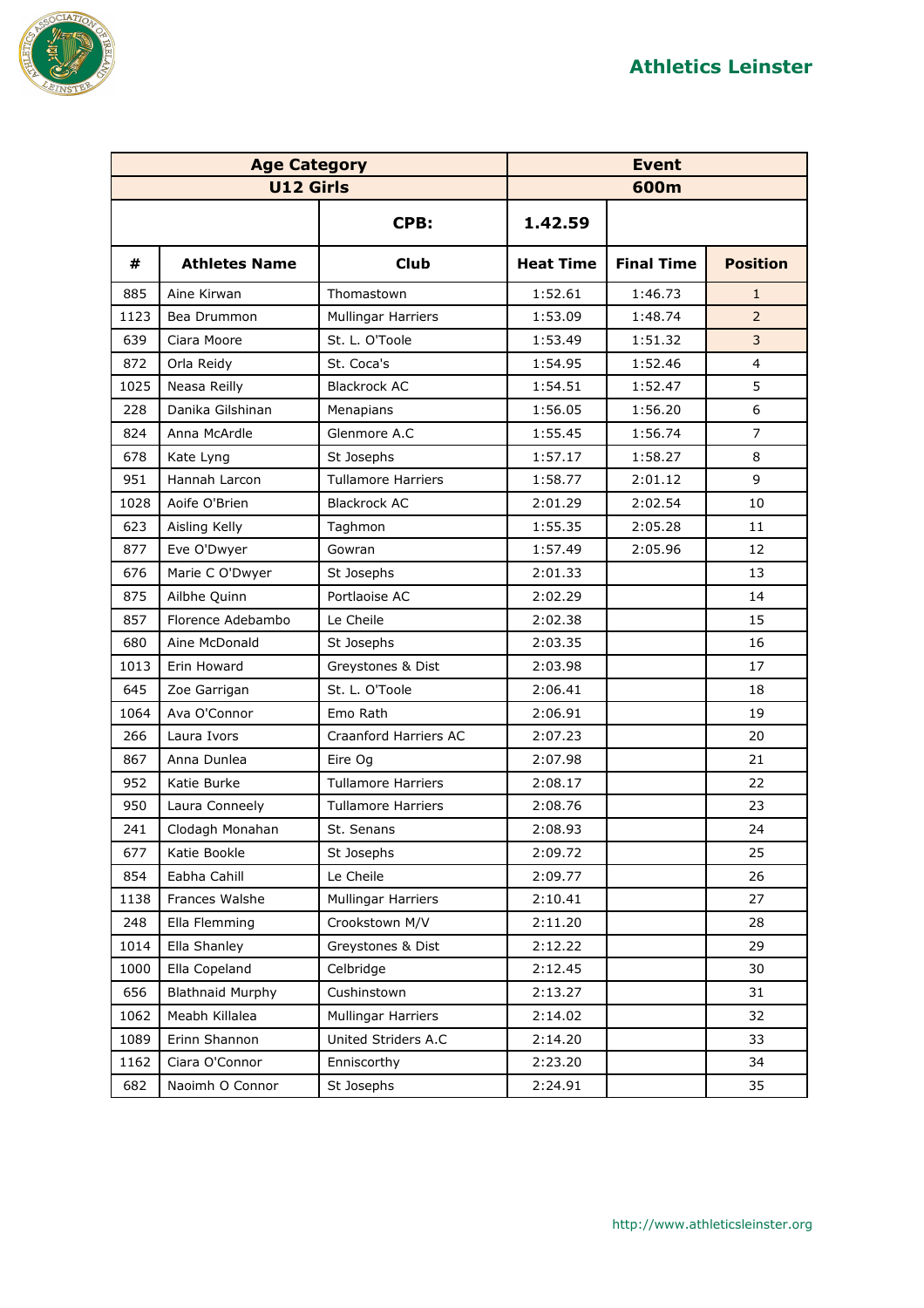

| <b>Age Category</b> |                          |                           | <b>Event</b>       |                   |                 |
|---------------------|--------------------------|---------------------------|--------------------|-------------------|-----------------|
|                     | <b>U13 Girls</b>         |                           | <b>60m Hurdles</b> |                   |                 |
|                     |                          | <b>CPB:</b>               | 9.82               |                   |                 |
| #                   | <b>Athletes Name</b>     | <b>Club</b>               | <b>Heat Time</b>   | <b>Final Time</b> | <b>Position</b> |
| 1046                | <b>Tara Meier</b>        | Boyne A.C.                | 10.28              | 9.75              | $\mathbf{1}$    |
| 1124                | Shauna Leyden            | <b>Mullingar Harriers</b> | 9.80               | 10.31             | $\overline{2}$  |
| 626                 | Jennifer Leahy           | K.C.H                     | 10.83              | 10.51             | 3               |
| 264                 | Sasha Kemmy              | Oughaval                  | 10.91              | 10.68             | $\overline{4}$  |
| 1045                | Liene Kaugare            | Boyne A.C.                | 11.05              | 10.87             | 5               |
| 223                 | Liadh Dwyer              | Menapians                 | 11.27              | 11.14             | 6               |
| 284                 | Sophie Codd              | <b>Bree</b>               | 11.24              | 11.31             | $\overline{7}$  |
| 628                 | Emma Poyntz              | K.C.H                     | 11.22              | 12.70             | 8               |
| 870                 | Kate Kennelly            | Naas AC                   | 11.28              |                   | 9               |
| 1023                | Emma Coroner             | Ratoath Ms.               | 11.40              |                   | 10              |
| 1125                | Orla Fogarty             | <b>Mullingar Harriers</b> | 11.61              |                   | 11              |
| 876                 | Lauren McCormack         | Gowran                    | 11.65              |                   | 12              |
| 625                 | Hannah Roche-Kelly       | Taghmon                   | 11.66              |                   | 13              |
| 256                 | Rebecca Molloy           | Roundwood & D.            | 11.89              |                   | 14              |
| 1121                | Sophie Boxwell           | Kilmore                   | 12.01              |                   | 15              |
| 889                 | Dearbhla O'Reilly        | Thomastown                | 12.38              |                   | 16              |
| 1076                | Aida Urbanaviciute       | St. Benedict's            | 12.70              |                   | 17              |
| 845                 | Hannah Aspell            | Celbridge                 | 12.83              |                   | 18              |
| 629                 | Alanna O Neill           | K.C.H                     | 12.89              |                   | 19              |
| 663                 | Orlaith Quinn            | Cushinstown               | 13.17              |                   | 20              |
| 1044                | Moya McCabe              | Boyne A.C.                | 13.32              |                   | 21              |
| 643                 | Jasmine Breannan Dowling | St. L. O'Toole            | 13.32              |                   | 22              |
| 850                 | Ashla Copeland           | Celbridge                 | 13.81              |                   | 23              |
| 839                 | Kirsty Higins            | Celbridge                 | 14.04              |                   | 24              |
| 852                 | Eimear Howard            | Celbridge                 | 14.10              |                   |                 |

|      | <b>Age Category</b>  |                   |                  | <b>Event</b>      |                 |  |
|------|----------------------|-------------------|------------------|-------------------|-----------------|--|
|      | <b>U13 Girls</b>     |                   | 80m Sprint       |                   |                 |  |
|      |                      | CPB:<br>10.16     |                  |                   |                 |  |
| #    | <b>Athletes Name</b> | <b>Club</b>       | <b>Heat Time</b> | <b>Final Time</b> | <b>Position</b> |  |
| 648  | Corrine Kenny        | St. L. O'Toole    | 10.95            | 10.85             |                 |  |
| 222  | April Keeling        | Menapians         | 11.16            | 10.99             | 2               |  |
| 1074 | Maria Smith          | St. Gerard's A.C. | 11.02            | 11.01             | 3               |  |
| 1023 | Emma Coroner         | Ratoath Ms.       | 11.42            | 11.27             | 4               |  |
| 625  | Hannah Roche-Kelly   | Taghmon           | 11.24            | 11.31             | 5               |  |
| 626  | Jennifer Leahy       | K.C.H             | 11.27            | 11.33             | 6               |  |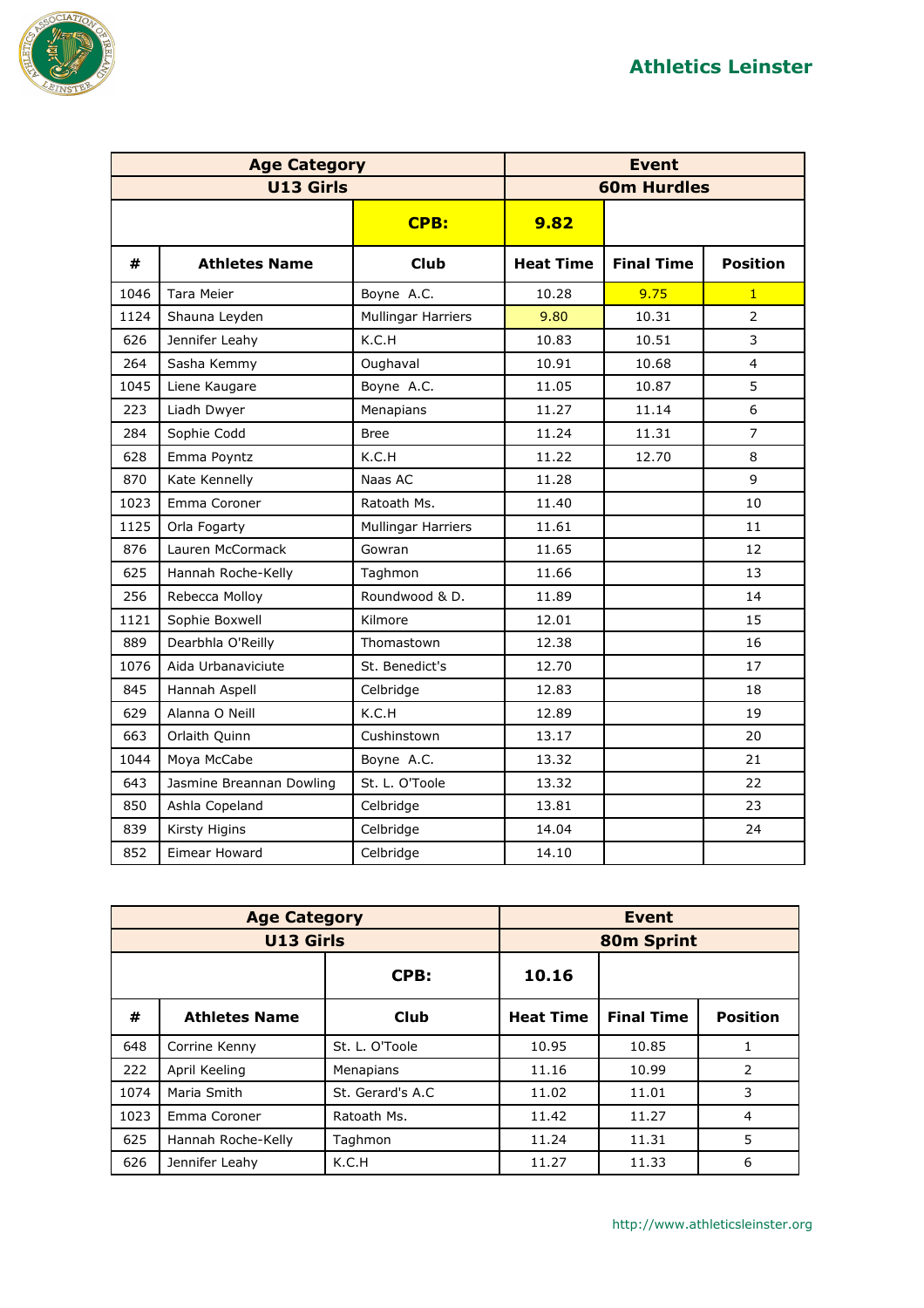

## **Athletics Leinster**

| 1076 | Aida Urbanaviciute     | St. Benedict's            | 11.30 | 11.47 | 7  |
|------|------------------------|---------------------------|-------|-------|----|
| 256  | Rebecca Molloy         | Roundwood & D.            | 12.06 | 11.82 | 8  |
| 1050 | Erica Quinn            | Glenmore A.C              | 11.33 |       | 9  |
| 298  | Omasan Ayavoro         | Newbridge                 | 11.34 |       | 10 |
| 1052 | Tara Gallagher         | Navan A.C                 | 11.48 |       | 11 |
| 1115 | Teia Ramsden           | Naas AC                   | 11.57 |       | 12 |
| 876  | Lauren McCormack       | Gowran                    | 11.71 |       | 13 |
| 1031 | Sarah Clarke           | <b>Blackrock AC</b>       | 11.77 |       | 14 |
| 845  | Hannah Aspell          | Celbridge                 | 11.86 |       | 15 |
| 264  | Sasha Kemmy            | Oughaval                  | 11.90 |       | 16 |
| 687  | Chloe Mullally         | St Josephs                | 11.91 |       | 17 |
| 862  | Caoimhe Cronin         | Le Cheile                 | 12.09 |       | 18 |
| 628  | Emma Poyntz            | K.C.H                     | 12.23 |       | 19 |
| 627  | Lizzie McGee           | K.C.H                     | 12.28 |       | 20 |
| 892  | <b>Theresa Russell</b> | Dunleer AC                | 12.34 |       | 21 |
| 618  | Maeve Hayes            | St. Pauls AC.             | 12.35 |       | 22 |
| 275  | <b>Bonnie McFeat</b>   | Dunboyne                  | 12.35 |       | 23 |
| 894  | Odette Flannery        | Dunleer AC                | 12.39 |       | 24 |
| 1029 | Hannah Reilly          | <b>Blackrock AC</b>       | 12.50 |       | 25 |
| 220  | Muireann Deegan        | S.B.R                     | 12.68 |       | 26 |
| 1025 | Orla Fogarty           | <b>Mullingar Harriers</b> | 12.69 |       | 27 |
| 629  | Alanna O Neill         | K.C.H                     | 12.70 |       | 28 |
| 661  | Morgan Swan            | Cushinstown               | 12.76 |       | 29 |
| 285  | Emily Bateman          | Ashford AC                | 12.77 |       | 30 |
| 896  | Jennifer Trainer       | Dunleer AC                | 13.01 |       | 31 |
| 1032 | Megan Hoey             | <b>Blackrock AC</b>       | 13.01 |       | 32 |
| 1058 | Sarah Bergan           | <b>Ballyfin AC</b>        | 13.02 |       | 33 |
| 254  | Isabelle Ryle          | Roundwood & D.            | 13.03 |       | 34 |
| 218  | Joely Gibney Elliott   | S.B.R                     | 13.08 |       | 35 |
| 1116 | Emily McKeough         | Naas AC                   | 13.14 |       | 36 |
| 828  | Caitlin Floody         | Celbridge                 | 13.21 |       | 37 |
| 860  | Grace Clarke           | Le Cheile                 | 13.22 |       | 38 |
| 850  | Ashla Copeland         | Celbridge                 | 13.24 |       | 39 |
| 1010 | Sarah Rice             | Greystones & Dist         | 13.57 |       | 40 |
| 224  | Jade Nolan             | Menapians                 | 13.90 |       | 41 |

| <b>Age Category</b> |                      |                | <b>Event</b>     |                   |                 |
|---------------------|----------------------|----------------|------------------|-------------------|-----------------|
| <b>U13 Girls</b>    |                      |                | 600m             |                   |                 |
|                     |                      | <b>CPB:</b>    | 1.43.90          |                   |                 |
| #                   | <b>Athletes Name</b> | <b>Club</b>    | <b>Heat Time</b> | <b>Final Time</b> | <b>Position</b> |
| 648                 | Corrine Kenny        | St. L. O'Toole | 1:53.00          | 1:36.82           | 1               |
| 888                 | Ciara O'Keeffe       | Thomastown     | 1:53.10          | 1:45.20           | 2               |
| 640                 | Rhian Kidd           | St. L. O'Toole | 1:53.27          | 1:46.41           | 3               |
| 1112                | Abigail Dunne        | Naas AC        | 1:53.53          | 1:50.95           | 4               |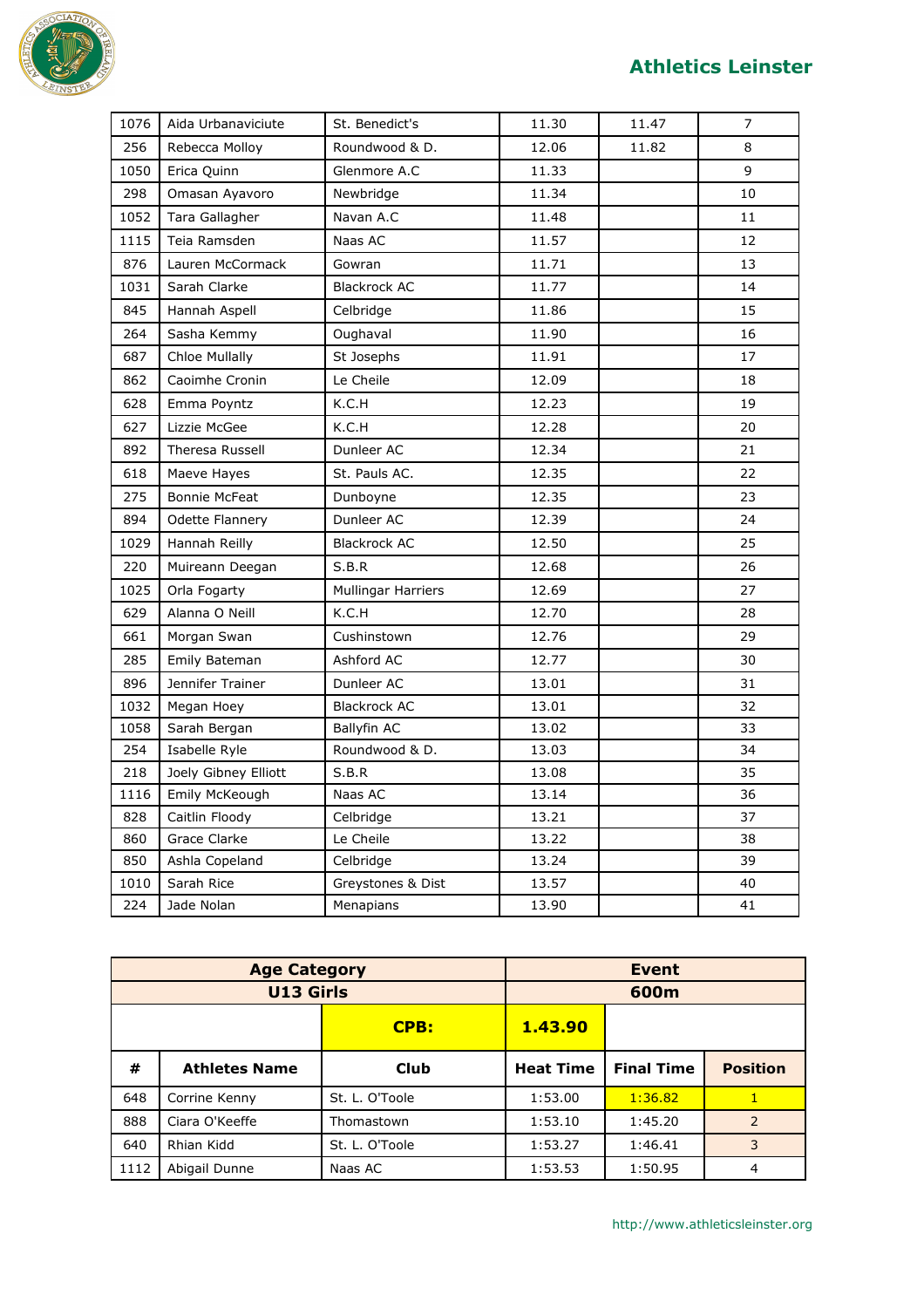

## **Athletics Leinster**

| 948  | Abbie Sheridan         | Ardee & District          | 1:54.33 | 1:51.72 | 5              |
|------|------------------------|---------------------------|---------|---------|----------------|
| 604  | Kate Jackman           | Adamstown AC              | 1:55.86 | 1:52.22 | 6              |
| 1113 | Eabha Stewart          | Naas AC                   | 1:54.69 | 1:53.20 | $\overline{7}$ |
| 242  | Tara Ramasawmy         | St. Senans                | 1:53.92 | 1:54.10 | 8              |
| 221  | Roisin O'Reilly        | Menapians                 | 1:56.34 | 1:54.67 | 9              |
| 892  | <b>Theresa Russell</b> | Dunleer AC                | 1:53.20 | 1:56.75 | 10             |
| 621  | Chanel O'Leary         | St. Pauls AC.             | 1:54.58 | 1:59.18 | 11             |
| 874  | Kirsten Monaghan       | St. Coca's                | 1:57.14 | 2:04.88 | 12             |
| 687  | <b>Chloe Mullally</b>  | St Josephs                | 1:58.75 |         | 13             |
| 831  | Elena O Toole          | Celbridge                 | 2:00.39 |         | 14             |
| 1114 | Eabha Gilroy           | Naas AC                   | 2:02.53 |         | 15             |
| 896  | Jennifer Trainer       | Dunleer AC                | 2:03.53 |         | 16             |
| 862  | Caoimhe Cronin         | Le Cheile                 | 2:04.70 |         | 17             |
| 254  | Isabelle Ryle          | Roundwood & D.            | 2:04.72 |         | 18             |
| 893  | Jessica Welsh          | Dunleer AC                | 2:04.85 |         | 19             |
| 845  | Hannah Aspell          | Celbridge                 | 2:05.22 |         | 20             |
| 662  | Armelle Gallagher      | Cushinstown               | 2:06.89 |         | 21             |
| 622  | Sarah O'Donoghue       | St. Pauls AC.             | 2:07.09 |         | 22             |
| 953  | <b>Elaine Troy</b>     | <b>Tullamore Harriers</b> | 2:07.27 |         | 23             |
| 1119 | <b>Grainne Bates</b>   | Kilmore                   | 2:09.00 |         | 24             |
| 860  | Grace Clarke           | Le Cheile                 | 2:10.59 |         | 25             |
| 299  | Kelly Ryan             | Newbridge                 | 2:10.87 |         | 26             |
| 285  | Emily Bateman          | Ashford AC                | 2:11.61 |         | 27             |
| 1055 | Dearbhail Cuddy        | <b>Ballyfin AC</b>        | 2:12.40 |         | 28             |
| 220  | Muireann Deegan        | S.B.R                     | 2:13.55 |         | 29             |
| 1091 | Laura Temple           | Ferbane A.C               | 2:14.41 |         | 30             |
| 1044 | Moya McCabe            | Boyne A.C.                | 2:16.10 |         | 31             |
| 852  | Eimear Howard          | Celbridge                 | 2:20.56 |         | 32             |
| 218  | Joely Gibney Elliott   | S.B.R                     | 2:39.03 |         | 33             |

|      | <b>Age Category</b>  |                           |                    | Event             |                 |  |
|------|----------------------|---------------------------|--------------------|-------------------|-----------------|--|
|      | U12 Boys             |                           | <b>60m Hurdles</b> |                   |                 |  |
|      |                      | CPB:                      | 10.50              |                   |                 |  |
| #    | <b>Athletes Name</b> | Club                      | <b>Heat Time</b>   | <b>Final Time</b> | <b>Position</b> |  |
| 890  | Jordan Knight        | Thomastown                | 11.12              | 10.90             | 1               |  |
| 283  | Darra Casey          | <b>Bree</b>               | 11.31              | 10.94             | 2               |  |
| 1040 | Euan Canniffe        | Boyne A.C.                | 11.89              | 11.51             | 3               |  |
| 1118 | Darragh Maguire      | Kilmore                   | 11.66              | 11.52             | 4               |  |
| 630  | Jack Forde           | St.Killians               | 11.84              | 11.61             | 5               |  |
| 1160 | Jude Bates           | Kilmore                   | 12.09              | 11.82             | 6               |  |
| 956  | Collin Smith         | <b>Mullingar Harriers</b> | 12.34              | 11.84             | 7               |  |
| 1019 | Finn Egan Barron     | Inbhear Dee               | 12.88              | 12.44             | 8               |  |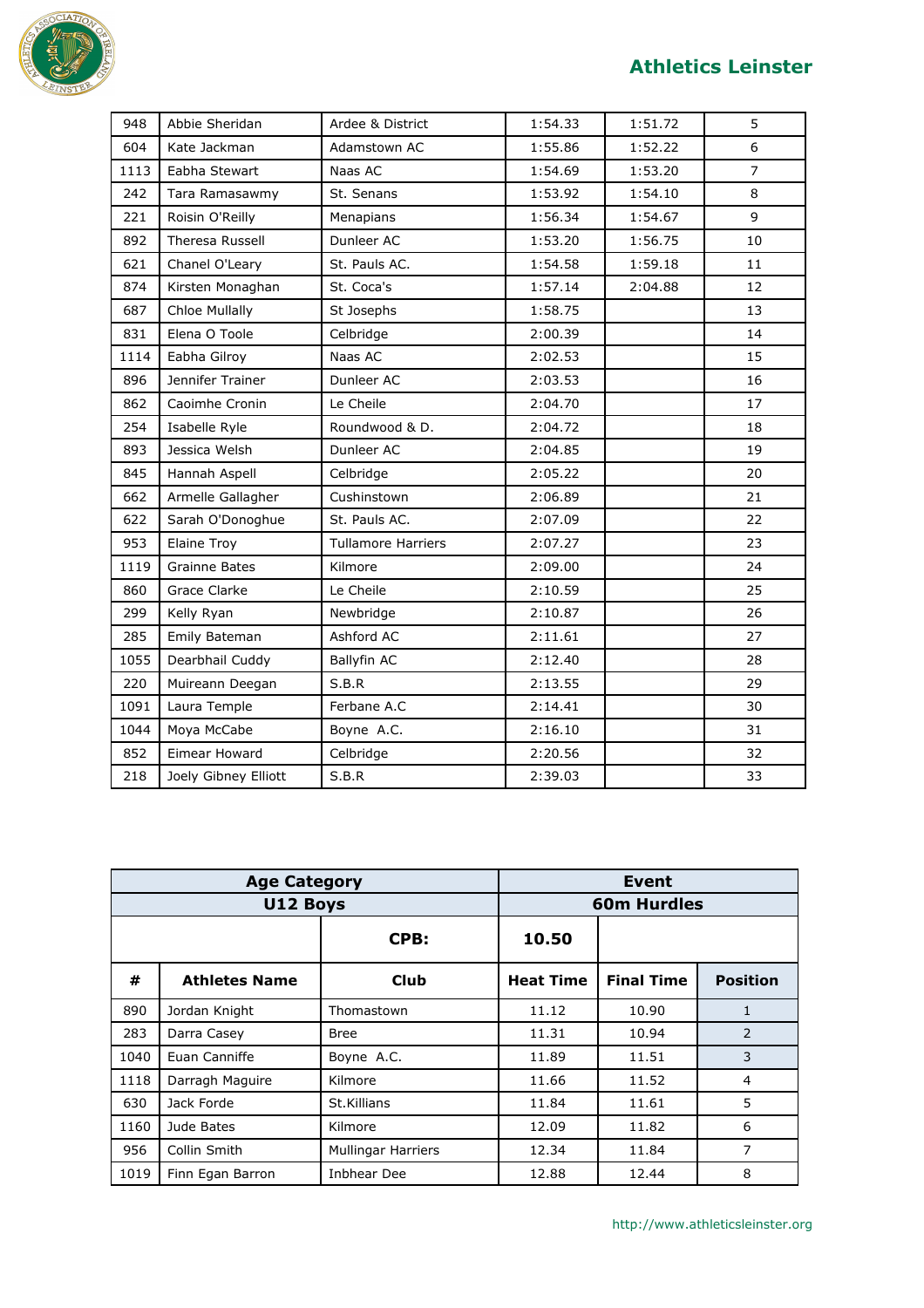

| 296  | Alex O' Shea        | Newbridge                 | 12.89 | 9  |
|------|---------------------|---------------------------|-------|----|
| 699  | Conor Martin        | Suncroft AC               | 13.20 | 10 |
| 1137 | Lorcan Mullen       | <b>Mullingar Harriers</b> | 13.39 | 11 |
| 884  | Darragh Mahon       | Gowran                    | 13.49 | 12 |
| 214  | Dean Gibney Elliott | S.B.R                     | 13.50 | 13 |
| 1041 | Jack Carolan        | Boyne A.C.                | 13.60 | 14 |
| 672  | Tomas Jackman       | Adamstown AC              | 13.65 | 15 |
| 603  | Nathan O'Brien      | Adamstown AC              | 13.76 | 16 |

| <b>Age Category</b> |                      | <b>Event</b>              |                  |                   |                 |
|---------------------|----------------------|---------------------------|------------------|-------------------|-----------------|
|                     | U12 Boys             |                           |                  | <b>60m Sprint</b> |                 |
|                     |                      | CPB:                      | 8.24             |                   |                 |
| #                   | <b>Athletes Name</b> | <b>Club</b>               | <b>Heat Time</b> | <b>Final Time</b> | <b>Position</b> |
| 297                 | Runo Ayavoro         | Newbridge                 | 8.58             | 8.52              | 1               |
| 1111                | Al-hamim Ibrahim     | St Cocoas                 | 8.74             | 8.65              | $\overline{2}$  |
| 890                 | Jordan Knight        | Thomastown                | 8.72             | 8.79              | 3               |
| 1163                | Maxwell Shoyeju      | Enniscorthy               | 8.87             | 8.93              | $\overline{4}$  |
| 1015                | Michael O'Shea       | Greystones & Dist         | 8.79             | 8.96              | 5               |
| 684                 | Cathal Beirne        | St Josephs                | 8.78             | 8.97              | 6               |
| 1057                | James Wheeler        | Ballyfin AC               | 9.11             | 9.36              | $\overline{7}$  |
| 267                 | Conor Leane          | Dunboyne                  | 8.79             | <b>DNS</b>        | 8               |
| 1144                | Junior Rahmam        | Edenderry A.C             | 8.92             |                   | 9               |
| 659                 | Oisin Keogh          | Cushinstown               | 8.93             |                   | 10              |
| 1078                | Harry Young          | Clane A.C                 | 8.93             |                   | 10              |
| 613                 | Harry Mallon         | Suncroft AC               | 9.00             |                   | 12              |
| 655                 | Killian Cahill       | Cushinstown               | 9.04             |                   | 13              |
| 216                 | Shemie Kavanagh      | S.B.R                     | 9.08             |                   | 14              |
| 696                 | Robert Finn          | St. Senans                | 9.12             |                   | 15              |
| 232                 | Dylan Patel          | Menapians                 | 9.13             |                   | 16              |
| 1017                | James Nicholson      | Greystones & Dist         | 9.14             |                   | 17              |
| 268                 | MarK Leane           | Dunboyne                  | 9.18             |                   | 18              |
| 685                 | Eoin Kennedy         | St Josephs                | 9.18             |                   | 18              |
| 697                 | Mark Finn            | St. Senans                | 9.20             |                   | 20              |
| 239                 | Nick Kleijn          | St. Senans                | 9.22             |                   | 21              |
| 956                 | Collin Smith         | <b>Mullingar Harriers</b> | 9.23             |                   | 22              |
| 1042                | Calum Sheedy         | Boyne A.C.                | 9.27             |                   | 23              |
| 1141                | Diarmuid Fineran     | <b>Tullamore Harriers</b> | 9.39             |                   | 24              |
| 859                 | Killian Keogan       | Le Cheile                 | 9.41             |                   | 25              |
| 858                 | Adam Nason           | Le Cheile                 | 9.44             |                   | 26              |
| 1137                | Lorcan Mullen        | Mullingar Harriers        | 9.44             |                   | 26              |
| 840                 | Sam Mc Elligott      | Celbridge                 | 9.45             |                   | 28              |
| 1118                | Daragh Maguire       | Kilmore                   | 9.46             |                   | 29              |
| 1080                | Sean O'Driscoll      | St. Abbans A.C            | 9.47             |                   | 30              |
| 1016                | Joe Prendergast      | Greystones & Dist         | 9.51             |                   | 31              |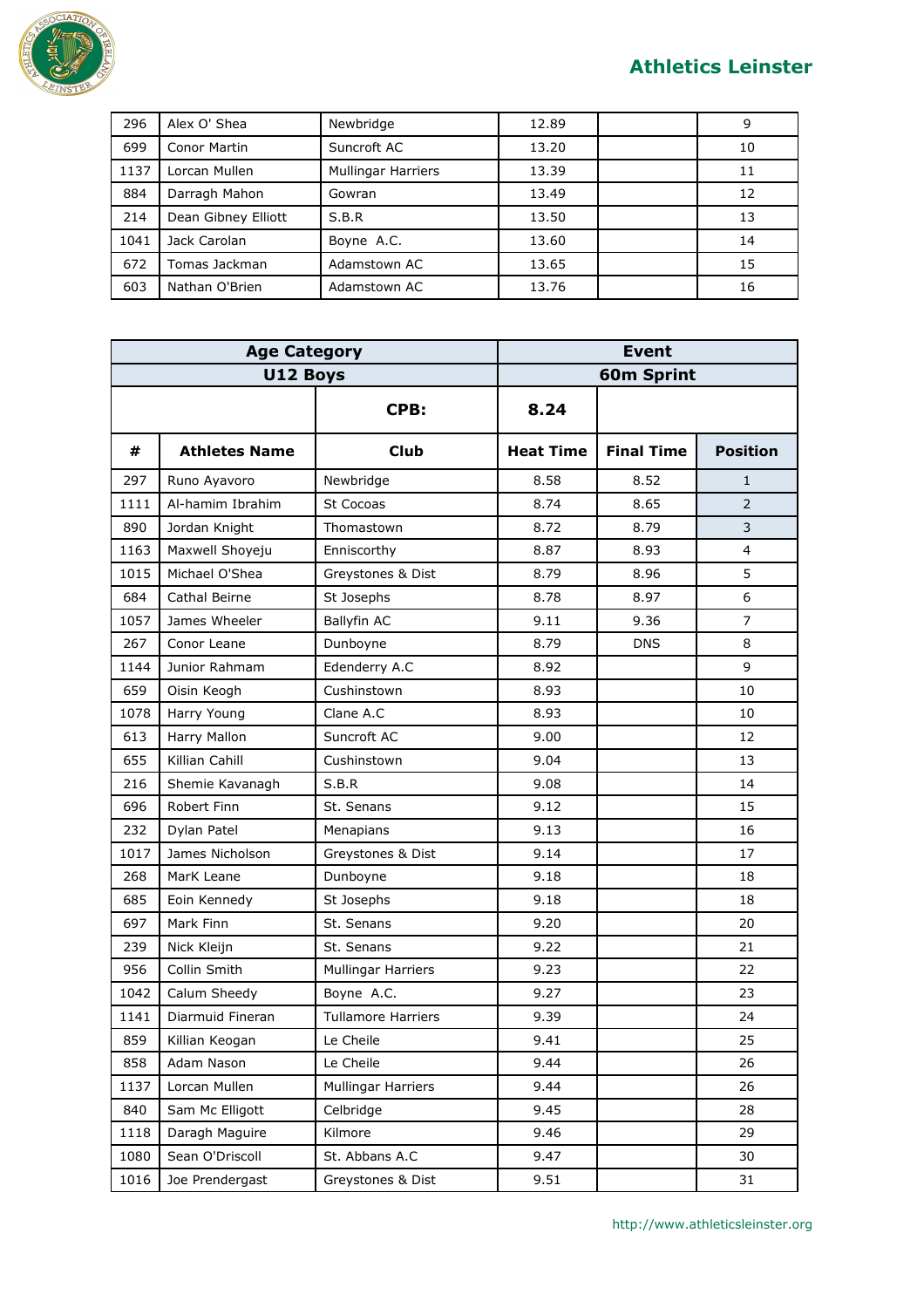

| 1041 | Jack Carolan      | Boyne A.C.                | 9.52  | 32 |
|------|-------------------|---------------------------|-------|----|
| 215  | Joe Byrne         | S.B.R                     | 9.54  | 33 |
| 603  | Nathan O'Brien    | Adamstown AC              | 9.54  | 34 |
| 292  | Noah Sheridan     | Ashford AC                | 9.60  | 35 |
| 217  | Conor Holloway    | S.B.R                     | 9.69  | 36 |
| 672  | Tomas Jackman     | Adamstown AC              | 9.70  | 37 |
| 1043 | Kilian McLoughlin | Boyne A.C.                | 9.72  | 38 |
| 1161 | Michael Webster   | Enniscorthy               | 9.75  | 39 |
| 1142 | Killian McDonald  | <b>Mullingar Harriers</b> | 9.87  | 40 |
| 611  | Dylan Wijnands    | Suncroft AC               | 9.95  | 41 |
| 283  | Darra Casey       | <b>Bree</b>               | 9.96  | 42 |
| 234  | Nathan Murphy     | Menapians                 | 9.98  | 43 |
| 1160 | Jude Bates        | Kilmore                   | 9.98  | 43 |
| 230  | Christopher Burke | Menapians                 | 10.46 | 45 |

| <b>Age Category</b> |                       |                           | <b>Event</b>     |                   |                 |
|---------------------|-----------------------|---------------------------|------------------|-------------------|-----------------|
| U12 Boys            |                       | 600m                      |                  |                   |                 |
|                     |                       | CPB:                      | 1.43.07          |                   |                 |
| #                   | <b>Athletes Name</b>  | <b>Club</b>               | <b>Heat Time</b> | <b>Final Time</b> | <b>Position</b> |
| 1021                | Tom Kilgannon         | Ratoath Ms.               | 1.52.45          | 1:45.82           | $\mathbf{1}$    |
| 822                 | Peter Hamilton        | Kildare A.C               | 1.51.86          | 1:46.27           | $\overline{2}$  |
| 267                 | Conor Leane           | Dunboyne                  | 1.50.58          | 1:50.35           | 3               |
| 268                 | MarK Leane            | Dunboyne                  | 1.51.12          | 1:52.25           | $\overline{4}$  |
| 684                 | Cathal Beirne         | St Josephs                | 1.55.74          | 1:54.07           | 5               |
| 815                 | Sam Prendergast       | Suncroft AC               | 1.54.55          | 1:55.33           | 6               |
| 957                 | Cian Murphy           | <b>Tullamore Harriers</b> | 1.53.27          | 1:55.56           | $\overline{7}$  |
| 1042                | Calum Sheedy          | Boyne A.C.                | 1.56.18          | 1:55.79           | 8               |
| 1016                | Joe Prendergast       | Greystones & Dist         | 1.53.97          | 1:56.12           | 9               |
| 216                 | Shemie Kavanagh       | S.B.R                     | 1.52.61          | 1:56.45           | 10              |
| 819                 | <b>Oliver McNamee</b> | Robertstown & Allen       | 1.54.70          | 2:03.73           | 11              |
| 269                 | Jack Brown            | Dunboyne                  | 1.53.62          | 2:04.89           | 12              |
| 694                 | Josh Fenton           | St. Senans                | 1.56.85          |                   | 13              |
| 1040                | Euan Canniffe         | Boyne A.C.                | 1.57.61          |                   | 14              |
| 1017                | James Nicholson       | Greystones & Dist         | 1.57.87          |                   | 15              |
| 215                 | Joe Byrne             | S.B.R                     | 1.58.02          |                   | 16              |
| 883                 | Brogan McAviney       | Gowran                    | 1.58.18          |                   | 17              |
| 1043                | Kilian McLoughlin     | Boyne A.C.                | 1.58.30          |                   | 18              |
| 1137                | Lorcan Mullen         | Mullingar Harriers        | 1.58.90          |                   | 19              |
| 956                 | Collin Smith          | Mullingar Harriers        | 2.00.04          |                   | 20              |
| 1079                | Leon Ajibola          | Edenderry A.C             | 2.00.12          |                   | 21              |
| 217                 | Conor Holloway        | S.B.R                     | 2.00.33          |                   | 22              |
| 671                 | Cormac Byrne          | Adamstown AC              | 2.00.97          |                   | 23              |
| 858                 | Adam Nason            | Le Cheile                 | 2.01.21          |                   | 24              |
| 958                 | Ruairy Dunne          | <b>Tullamore Harriers</b> | 2.02.19          |                   | 25              |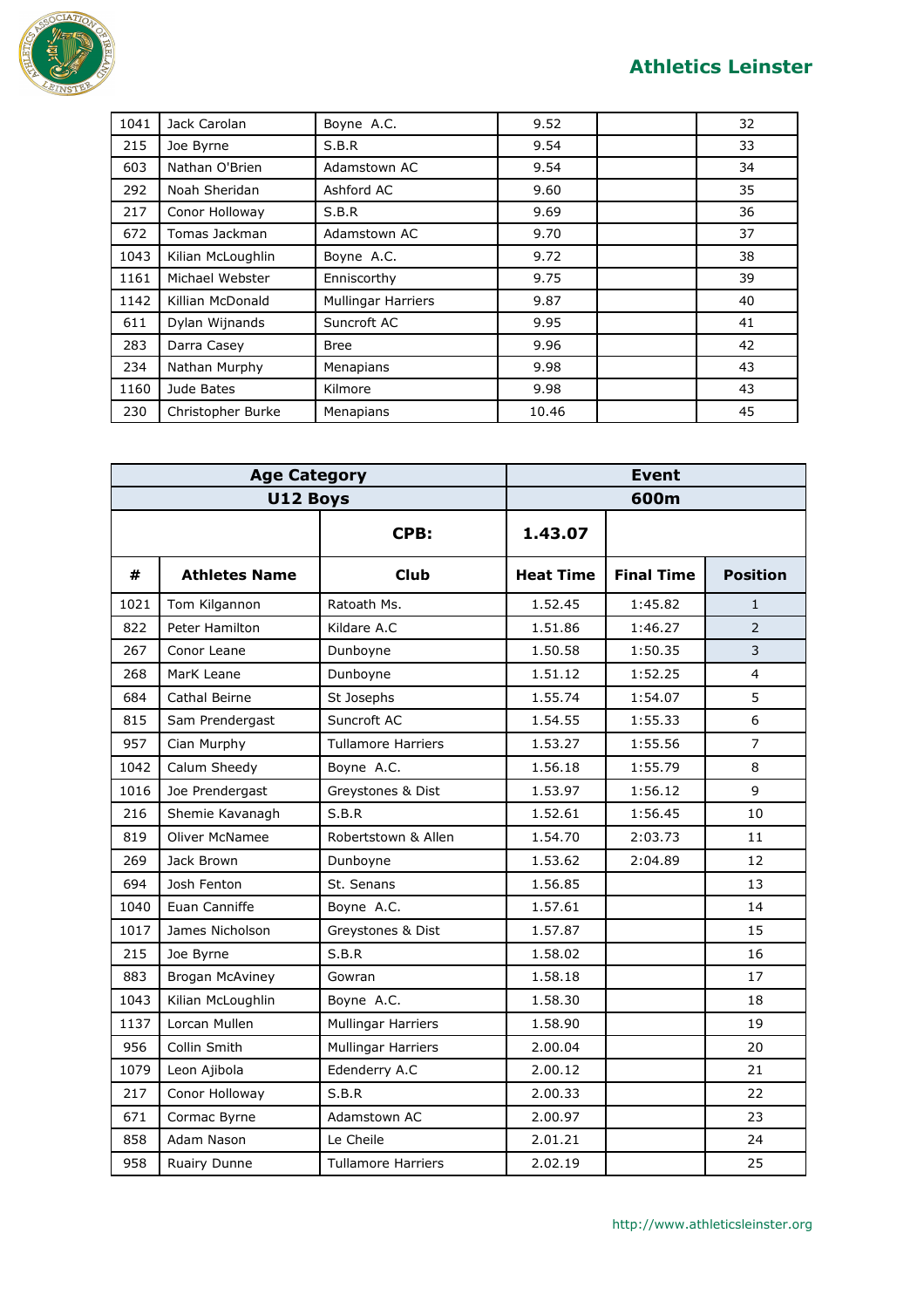

| 695  | James Foot          | St. Senans                | 2.03.01 | 26 |
|------|---------------------|---------------------------|---------|----|
| 1036 | Jack Murphy         | Castlecomer               | 2.03.68 | 27 |
| 611  | Dylan Wijnands      | Suncroft AC               | 2.04.00 | 28 |
| 291  | Samuel Bishop       | Ashford AC                | 2.05.36 | 29 |
| 1018 | Danny Jones         | Greystones & Dist         | 2.05.96 | 30 |
| 859  | Killian Keogan      | Le Cheile                 | 2.06.37 | 31 |
| 954  | Arron Kelly         | <b>Tullamore Harriers</b> | 2.09.36 | 32 |
| 1061 | Oisin Sheridan      | <b>Mullingar Harriers</b> | 2.09.52 | 33 |
| 214  | Dean Gibney Elliott | S.B.R                     | 2.12.70 | 34 |
| 230  | Christopher Burke   | Menapians                 | 2.13.41 | 35 |

| <b>Age Category</b> |                      |                     | <b>Event</b>     |                   |                 |
|---------------------|----------------------|---------------------|------------------|-------------------|-----------------|
| U13 Boys            |                      | <b>60m Hurdles</b>  |                  |                   |                 |
|                     |                      | CPB:                | 9.64             |                   |                 |
| #                   | <b>Athletes Name</b> | <b>Club</b>         | <b>Heat Time</b> | <b>Final Time</b> | <b>Position</b> |
| 1024                | Matthew Buckley      | Ratoath Ms.         | 10.17            | 10.02             | $\mathbf{1}$    |
| 225                 | Shane O'Neill        | Menapians           | 10.47            | 10.22             | $\overline{2}$  |
| 209                 | Jamie Butler         | Naas AC             | 10.92            | 10.56             | 3               |
| 1164                | Raphael Atidoye      | Enniscorthy         | 11.00            | 10.58             | $\overline{4}$  |
| 235                 | Sean Maher           | Menapians           | 11.22            | 11.37             | 5               |
| 1005                | Ronan Dempsey        | Greystones & Dist   | 11.25            | 11.32             | 6               |
| 231                 | Cillian Corkery      | Menapians           | 11.44            | 11.69             | $\overline{7}$  |
| 688                 | Ian Byrne            | St Josephs          | 11.73            | 11.79             | 8               |
| 1048                | Adam Rydzinski       | Boyne A.C.          | 11.59            |                   | 9               |
| 1006                | Alan Gordon          | Greystones & Dist   | 11.62            |                   | 10              |
| 614                 | Sam McGuirk          | Suncroft AC         | 11.64            |                   | 11              |
| 1122                | Calum Bates          | Kilmore             | 11.72            |                   | 12              |
| 881                 | Gavin Manning        | Gowran              | 11.78            |                   | 13              |
| 665                 | James McCann         | Cushinstown         | 12.03            |                   | 14              |
| 262                 | Leon Sinnott         | <b>Bree</b>         | 12.21            |                   | 15              |
| 1008                | Jay Caffolla         | Greystones & Dist   | 12.33            |                   | 16              |
| 1009                | Joe Dowd             | Greystones & Dist   | 12.33            |                   | 17              |
| 252                 | Darragh Fee          | Roundwood & D.      | 12.36            |                   | 18              |
| 820                 | Benjamin Watson      | Robertstown & Allen | 12.37            |                   | 19              |
| 255                 | Sam Herman           | Roundwood & D.      | 12.47            |                   | 20              |
| 1035                | Sean O'Dornan        | Castlecomer         | 12.62            |                   | 21              |
| 253                 | Roan Hayes           | Roundwood & D.      | 13.51            |                   | 22              |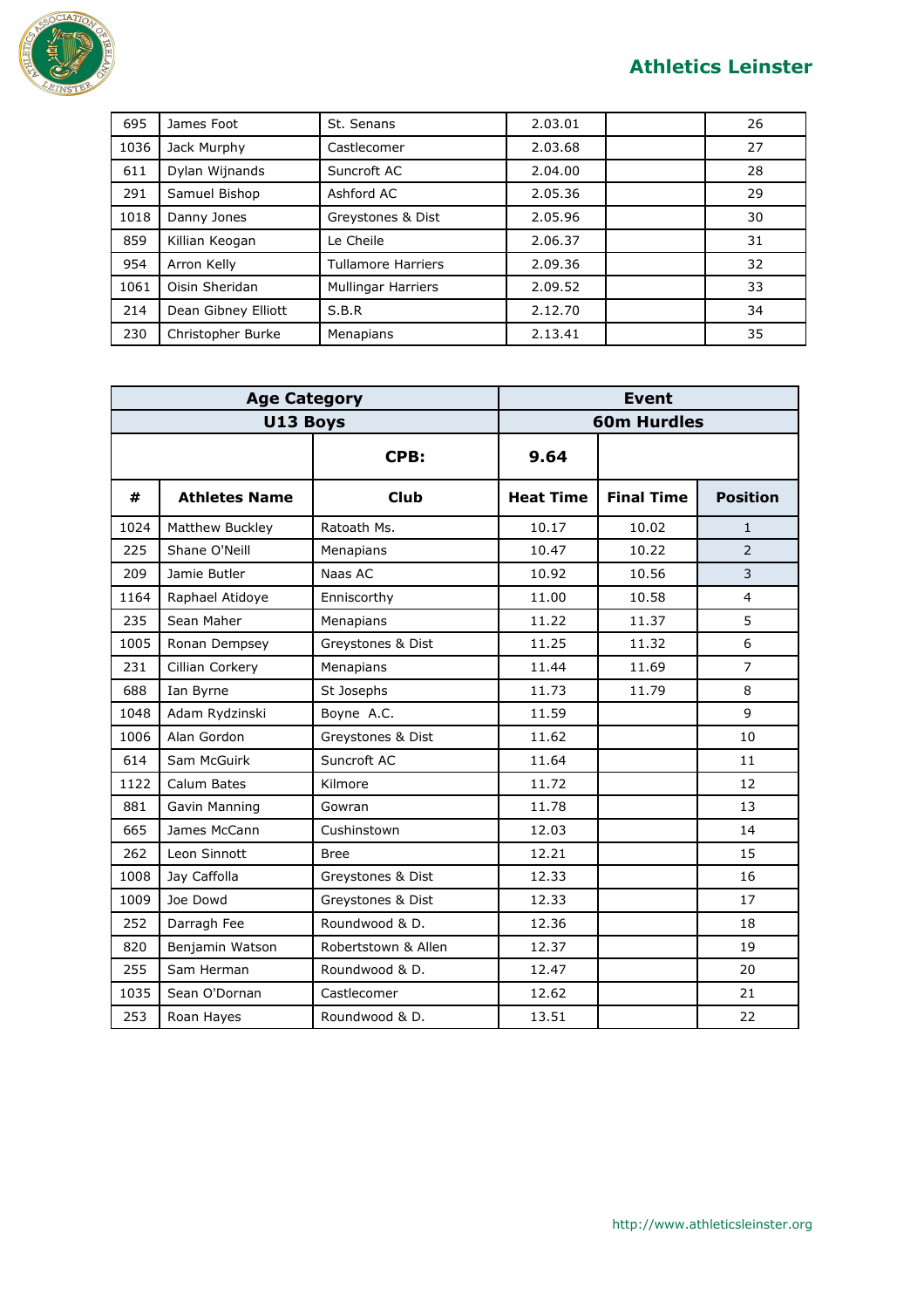

| <b>Age Category</b> |                      | <b>Event</b>              |                  |                   |                 |
|---------------------|----------------------|---------------------------|------------------|-------------------|-----------------|
| U13 Boys            |                      | 80m Sprint                |                  |                   |                 |
|                     |                      | CPB:                      | 10.06            |                   |                 |
| #                   | <b>Athletes Name</b> | <b>Club</b>               | <b>Heat Time</b> | <b>Final Time</b> | <b>Position</b> |
| 1024                | Matthew Buckley      | Ratoath Ms.               | 10.15            | 10.15             | $\mathbf{1}$    |
| 1047                | <b>Tom Cummins</b>   | Boyne A.C.                | 10.82            | 10.80             | $\overline{2}$  |
| 863                 | Jack Quinn           | Le Cheile                 | 11.01            | 10.80             | 3               |
| 1164                | Raphael Abidoye      | Enniscorthy               | 10.89            | 10.80             | 3               |
| 1144                | Lee Pearson          | Edenderry A.C             | 11.16            | 10.99             | 5               |
| 263                 | Canice Whearty       | Oughaval                  | 11.09            | 11.12             | 6               |
| 644                 | Michael Spillane     | St. L. O'Toole            | 11.32            | 11.69             | $\overline{7}$  |
| 1131                | Daj Sanato           | <b>Mullingar Harriers</b> | 11.15            | <b>DNS</b>        | 8               |
| 1081                | David McDonald       | St. Abbans A.C            | 11.33            | 11.28             | 9               |
| 1143                | Liam Farrell         | Edenderry A.C             | 11.34            |                   | 10              |
| 619                 | Hugh Doyle           | Suncroft AC               | 11.41            |                   | 11              |
| 641                 | Cian Nichol          | <b>SLOT</b>               | 11.43            |                   | 12              |
| 665                 | James McCann         | Cushinstown               | 11.49            |                   | 13              |
| 225                 | Shane O'Neill        | Menapians                 | 11.53            |                   | 14              |
| 616                 | <b>Tom Martin</b>    | Suncroft AC               | 11.57            |                   | 15              |
| 1005                | Ronan Dempsey        | Greystones & Dist         | 11.58            |                   | 16              |
| 1035                | Sean O'Dornan        | Castlecomer               | 11.68            |                   | 17              |
| 1007                | Aodhan Daly          | Greystones & Dist         | 11.68            |                   | 18              |
| 226                 | Cillian Larkin       | Menapians                 | 11.69            |                   | 19              |
| 631                 | Cian Kinlough        | St.Killians               | 11.74            |                   | 20              |
| 262                 | Leon Sinnott         | Bree                      | 11.74            |                   | 21              |
| 235                 | Sean Maher           | Menapians                 | 11.81            |                   | 22              |
| 1088                | Michael Lown         | Ballyskenach A.C          | 11.86            |                   | 23              |
| 1048                | Adam Rydzinski       | Boyne A.C.                | 11.99            |                   | 24              |
| 688                 | Ian Byrne            | St Josephs                | 12.09            |                   | 25              |
| 249                 | Colm McMahon         | Crookstown M/V            | 12.14            |                   | 26              |
| 293                 | Jack Ryan            | St.Joseph's               | 12.14            |                   | 27              |
| 632                 | Cian Buttle          | St.Killians               | 12.16            |                   | 28              |
| 615                 | Ben McInerney        | Suncroft AC               | 12.18            |                   | 29              |
| 260                 | Jordan Brady         | Roundwood & D.            | 12.31            |                   | 30              |
| 281                 | Matthew Norman       | Dunboyne                  | 12.37            |                   | 31              |
| 607                 | Craig Wall           | Adamstown AC              | 12.41            |                   | 32              |
| 864                 | Oran Hayes           | Le Cheile                 | 12.42            |                   | 33              |
| 1049                | Odhran Rowley        | Boyne A.C.                | 12.47            |                   | 34              |
| 279                 | Patrick Burke        | Dunboyne                  | 12.50            |                   | 35              |
| 245                 | Finn Vogelaar        | St. Senans                | 12.69            |                   | 36              |
| 295                 | Paul Murphy          | St.Joseph's               | 12.75            |                   | 37              |
| 900                 | Peter Meegan         | Dunleer AC                | 12.93            |                   | 38              |
| 255                 | Sam Herman           | Roundwood & D.            | 13.41            |                   | 39              |
| 280                 | <b>Bobby Goatzee</b> | Dunboyne                  | 13.69            |                   | 40              |